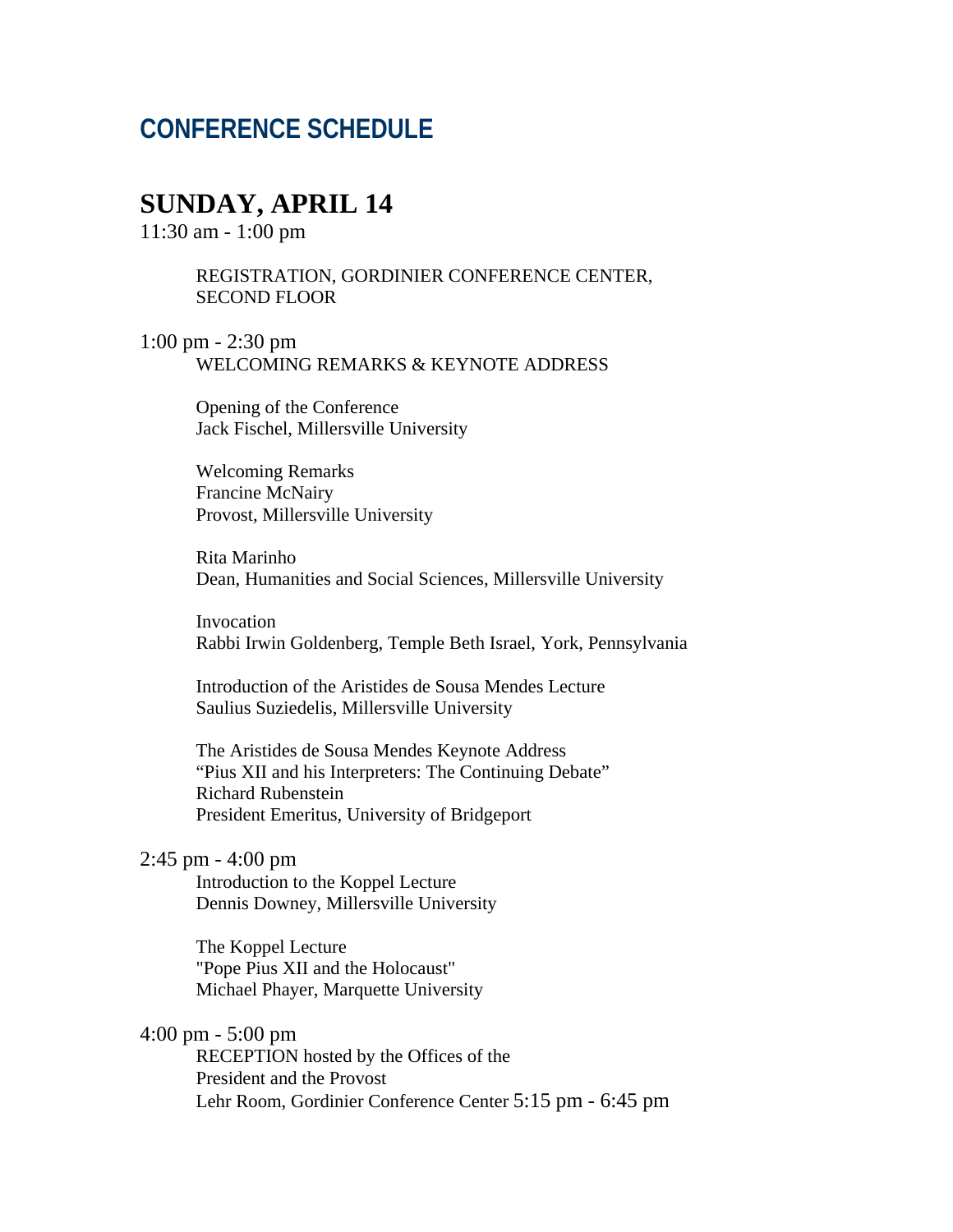SCHOOL OF SOCIAL SCIENCE & HUMANITIES SESSION Panel Presentation: "The Dissolution of the International Catholic-Jewish Historical Commission"

"Opening the Archives? What's the Problem?" John Jay Hughes Theological Consultant, Archdiocese of St. Louis

"The Use and Misuse of History" John Conway Professor Emeritus of History, University of British Columbia

"When the Vatican and Scholars Don't See Eye to Eye" Seymour D. Reich, ESQ Chair, International Jewish Committee for Interreligious Consultations & Jewish Coordinator, International Catholic-Jewish Historical Commission.

"Pius XII and the Catholic Church's Battle Against Liberalism" John Pawlikowski, Catholic Theological Union

Moderator: Sam Edelman, California State at Chico

## MONDAY, APRIL 15

8:00 am - 9:00 am REGISTRATION, GORDINIER, SECOND FLOOR

9:00 am - 10:30 am

Session #1 Introduction of the Miriam Fischel Lecture Frank Bremer, Millersville University

The Miriam Fischel Lecture "Pius XII: The Evidence, Not the Crime" James Carroll Research Associate at Harvard Divinity School Fellow of the American Academy of Arts and Sciences

10:45 am - 12:45 pm

Session #2

Panel Presentation: POPE PIUS XII-THE HISTORICAL RECORD

"Pacelli, Germany, and the Reichskonkordat of 1933" Stewart Stehlin, New York University

"A Future Pope in Germany"